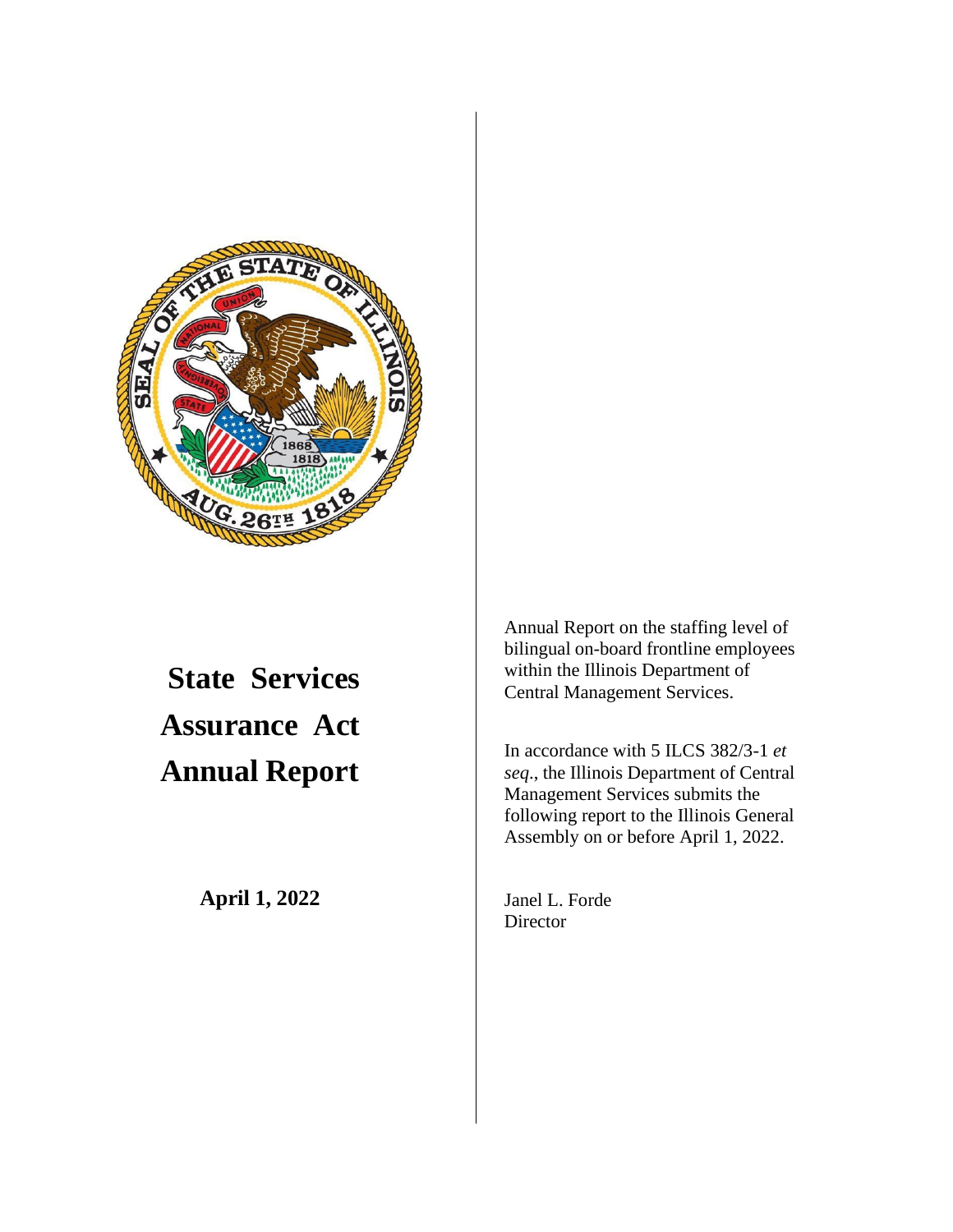## **CMS** I LET NOTS JB Pritzker, Governor DEPARTMENT OF CENTRAL MANAGEMENT SERVICES DEPARTMENT OF CENTRAL MANAGEMENT SERVICES Janel L. Forde, Director

#### **Executive Summary**

The State Services Assurance Act recognizes that State government delivers many services to all Illinois residents. The Act notes that State services are used by many Illinois residents who do not speak the English language fluently. As such, the Act recognizes a need for bilingual State employees and "ensures the hiring and retention of additional bilingual frontline staff in State agencies where public services are most used."

The Act requires that on or before April 1st of each year, "each executive branch agency, board, and commission shall prepare and submit a report to the General Assembly on the staffing level of bilingual employees. The report shall provide data from the previous month, including but not limited to each employee's name, job title, job description, and languages spoken."

As of March 1, 2022, the Illinois Department of Central Management Services (CMS) had one bilingual on-board frontline staff. This staff member speaks Spanish and is a Human Resources Specialist. Please note this number reflects the fact that, as of January 1, 2022, five additional bilingual on-board frontline staff moved from CMS to the Commission on Equity and Inclusion (CEI). This move occurred pursuant to Public Act 101-0657, which created the CEI.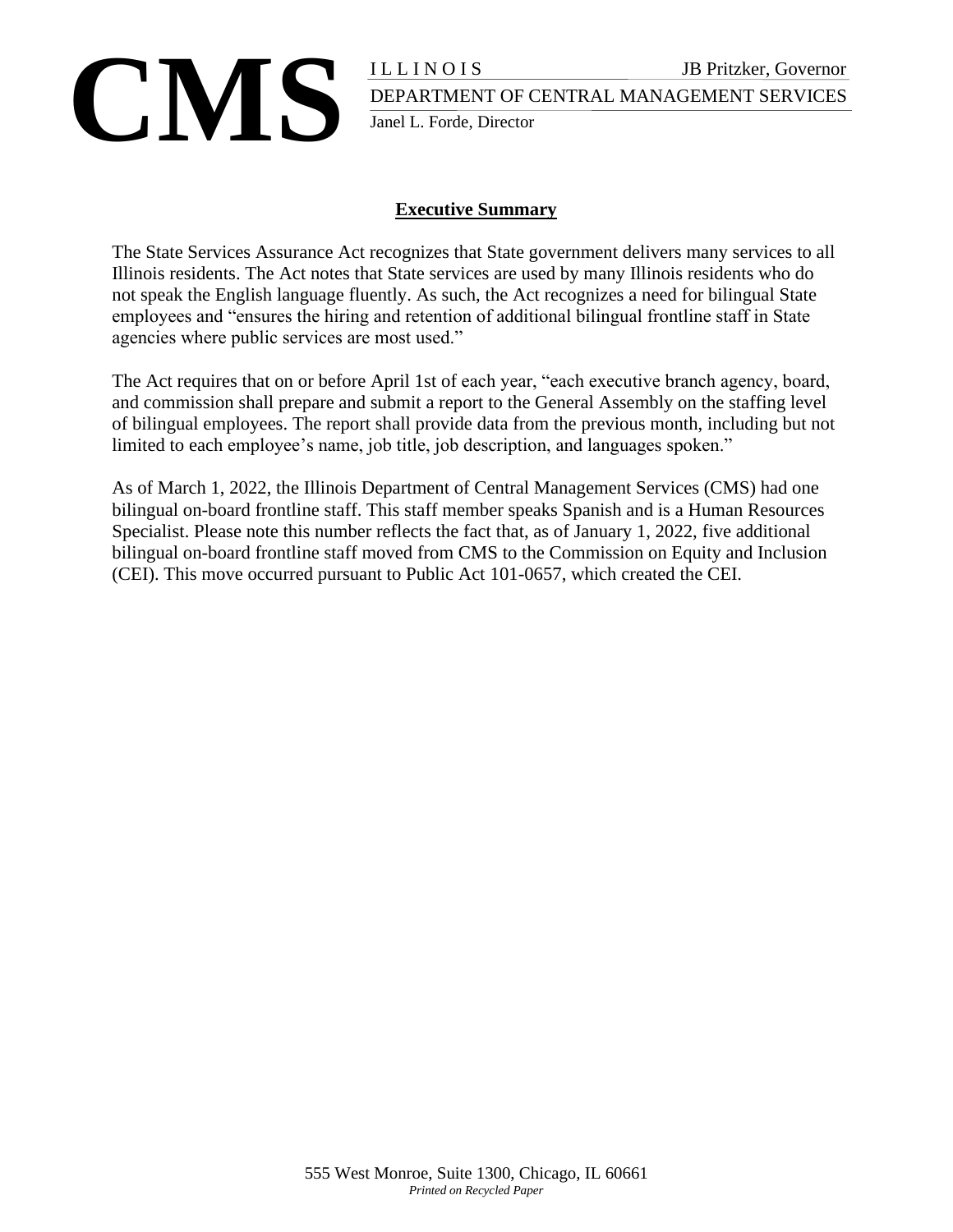

April 1, 2022

To the Honorable Members of the General Assembly:

Subject: State Services Assurance Act

Pursuant to the State Services Assurance Act, 5 ILCS 382/3-1 *et seq.,* enclosed please find the Department of Central Management Services' (CMS) Annual Report. As required by law, the Annual Report contains the staffing level from the previous month of frontline State employees in certain bargaining units represented by the American Federation of State, County, and Municipal Employees (AFSCME), including but not limited to each employee's name, job title, job description, and languages spoken.

CMS strives to ensure that all Illinois residents can fully access State of Illinois services, manyof which are vital for health, welfare, safety, and quality of life. Bilingual employees are essential to ensure a fully representative, responsive, and effective State government.

Sincerely,

Janel Jorde

Janel L. Forde Director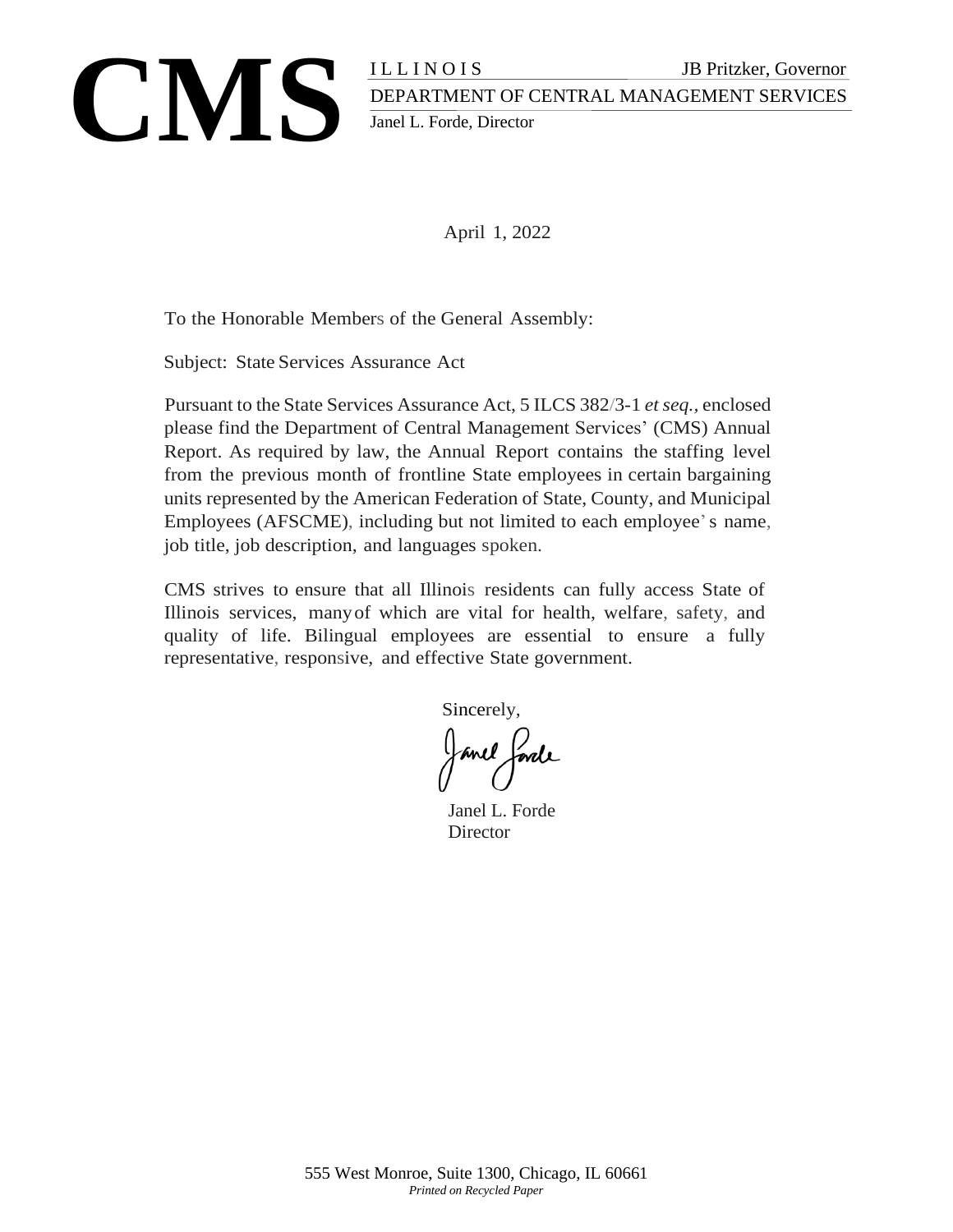### TRINGT BERATIVENT OF CENTRAL MANAGEMENT SERVICES DEPARTMENT OF CENTRAL MANAGEMENT SERVICES Janel L. Forde, Director

#### **State Services Assurance Act: Annual Report**

The **State Services Assurance Act<sup>1</sup>** requires each executive branch agency to submit a report to the Illinois General Assembly on or before April 1st every year on the staffing level of bilingual on-board frontline staff in the RC-6, RC-9, RC-10, RC-14, RC-28, RC-42, RC-62, RC-63, and CU-500 bargaining units in titles represented by AFSCME as of June 1,  $2007<sup>2</sup>$  "On-board frontline staff" means frontline staff in paid status.<sup>3</sup>

The State Services Assurance Act Annual Report must contain each employee's name, job title, job description, and languages spoken as of the previous month.<sup>4</sup>

The chart below identifies bilingual on-board frontline staff employed by the Department of Central Management Services as of March 1, 2022, by name, job title, and languages spoken.

|                                |                                         | <b>Central Management Services</b>                       |                           |               |                                  |
|--------------------------------|-----------------------------------------|----------------------------------------------------------|---------------------------|---------------|----------------------------------|
|                                |                                         | Bilingual On-Board Frontline Staff (as of March 1, 2022) |                           |               |                                  |
| <b>Employee</b><br><b>Name</b> | <b>Job Title</b>                        | <b>Position Number</b>                                   | <b>Bargaining</b><br>Unit | <b>Spoken</b> | <b>Languages Job Description</b> |
| Magaña,<br>Mayra               | Human<br><b>Resources</b><br>Specialist | 19693-37-00-010-02-01                                    | $RC-62$                   | Spanish       | <b>See</b><br>Appendix A         |

<sup>1</sup> State Services [Assurance Act,](http://www.ilga.gov/legislation/ilcs/ilcs4.asp?DocName=000503820HArt%2E%2B3&ActID=2960&ChapterID=2&SeqStart=200000&SeqEnd=800000) 5 ILCS 382/3-1 *et seq*.

3 *[Id.](http://www.ilga.gov/legislation/ilcs/ilcs4.asp?DocName=000503820HArt%2E%2B3&ActID=2960&ChapterID=2&SeqStart=200000&SeqEnd=800000)*, at §3-5.

4 *[Id.](http://www.ilga.gov/legislation/ilcs/ilcs4.asp?DocName=000503820HArt%2E%2B3&ActID=2960&ChapterID=2&SeqStart=200000&SeqEnd=800000)*, at §3-20.

 $^{2}$   $\overline{Id.}$  $\overline{Id.}$  $\overline{Id.}$ , at §§3-5, 3-20.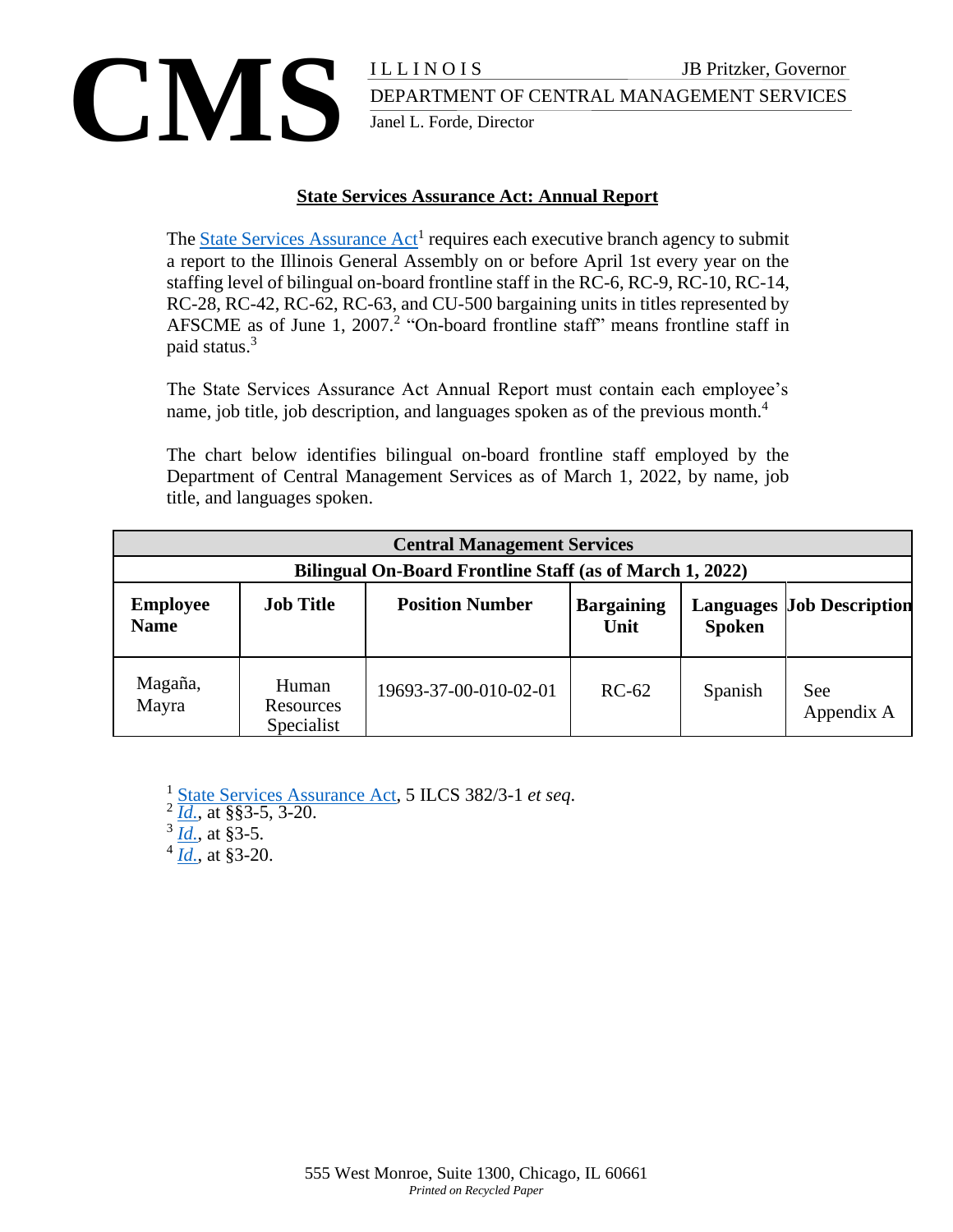#### **APPENDIX A**

# **CMS** ELINOIS DEPARTMENT OF POSITION DESCRIPTION

| <b>1. POSITION TITLE</b>                       |                                                                                                                                                                                                                          | <b>WORKING TITLE (IF ANY)</b>                                                                                                                                                                                   | <b>BILINGUAL</b><br>CODE | POSITION TITLE<br>OPTION CODE |         | 2. POSITION NUMBER                                            |      |               |                    |
|------------------------------------------------|--------------------------------------------------------------------------------------------------------------------------------------------------------------------------------------------------------------------------|-----------------------------------------------------------------------------------------------------------------------------------------------------------------------------------------------------------------|--------------------------|-------------------------------|---------|---------------------------------------------------------------|------|---------------|--------------------|
| <b>Existing Position</b>                       |                                                                                                                                                                                                                          |                                                                                                                                                                                                                 |                          |                               |         | 19693-37-22-200-01-02                                         |      |               |                    |
| New/Revised Position                           |                                                                                                                                                                                                                          |                                                                                                                                                                                                                 | 29                       | <b>SS</b>                     |         | 19693-37-00-010-02-01                                         |      |               |                    |
| <b>Human Resources Specialist</b><br>3. AGENCY |                                                                                                                                                                                                                          | 4. BUREAU/ DIVISION                                                                                                                                                                                             |                          |                               | 5. EXAM | <b>B WORK</b>                                                 | 7 AM | <b>BAUDIT</b> | 9 OFFICE           |
| <b>Existing Position</b>                       |                                                                                                                                                                                                                          | Personnel/Statewide Services                                                                                                                                                                                    |                          |                               | CODE    |                                                               |      |               | USE                |
| New/Revised Position                           |                                                                                                                                                                                                                          |                                                                                                                                                                                                                 |                          |                               |         |                                                               |      |               |                    |
|                                                | Central Management Services                                                                                                                                                                                              | <b>Director's Office</b>                                                                                                                                                                                        |                          |                               | 0       | 016                                                           | N    | R             |                    |
| 10. SECTION<br>Ex-sting Position               |                                                                                                                                                                                                                          | 11. UNIT                                                                                                                                                                                                        |                          |                               |         | 12. TRANSACTION CODE                                          |      |               | 13. EFFECTIVE DATE |
|                                                |                                                                                                                                                                                                                          |                                                                                                                                                                                                                 |                          |                               |         |                                                               |      |               | 06/16/17           |
| New/Revised Position                           |                                                                                                                                                                                                                          |                                                                                                                                                                                                                 |                          |                               |         | MA021 ESTABLISH                                               |      |               |                    |
|                                                | Diversity Enrichment Program                                                                                                                                                                                             |                                                                                                                                                                                                                 |                          | Rutan                         | □       | MA022 EXEMPT CODE CHANGE                                      |      |               |                    |
| <b>14. WORK LOCATION</b>                       |                                                                                                                                                                                                                          | <b>15. BARGAINING/TERM CODE</b>                                                                                                                                                                                 |                          | Exempt                        | ⊠<br>⊠  | MC024 POSITION NUMBER CHANGE<br>MC026 CLARIFY                 |      |               |                    |
| Existing Position                              |                                                                                                                                                                                                                          |                                                                                                                                                                                                                 |                          |                               |         | MC027 ADDITIONAL IDENTICAL CHANGE<br>MC028 WORK COUNTY CHANGE |      |               |                    |
| Chicago<br>New/Revised Postlion                |                                                                                                                                                                                                                          |                                                                                                                                                                                                                 |                          |                               | O       | MD021 ABOLISH<br>MC149 DOWNWARD REALLOCATION                  |      |               |                    |
| Cook                                           |                                                                                                                                                                                                                          | <b>RC062</b>                                                                                                                                                                                                    |                          | N                             |         | MC150 LATERAL REALLOCATION                                    |      |               |                    |
| % OF TIME                                      |                                                                                                                                                                                                                          | 16. COMPLETE CURRENT AND ACCURATE STATEMENT OF POSITION ESSENTIAL FUNCTIONS                                                                                                                                     |                          |                               |         | <b>B</b> MC158 UPWARD REALLOCATION                            |      |               |                    |
|                                                |                                                                                                                                                                                                                          | Under general direction of the Manager, Diversity Enrichment Program (DEP), serves in a journey level                                                                                                           |                          |                               |         |                                                               |      |               |                    |
|                                                |                                                                                                                                                                                                                          | professional Capacity performing complex specialized human resources administration duties; provides                                                                                                            |                          |                               |         |                                                               |      |               |                    |
|                                                |                                                                                                                                                                                                                          | journey level advice on professional employment and Career development counseling to DEP management,                                                                                                            |                          |                               |         |                                                               |      |               |                    |
|                                                |                                                                                                                                                                                                                          | the general public and State employees at DEP Job Forums; prepares documentation of activities in                                                                                                               |                          |                               |         |                                                               |      |               |                    |
|                                                |                                                                                                                                                                                                                          | accordance With the State Hispanic Employment Plan and participates in drafting and final preparation of                                                                                                        |                          |                               |         |                                                               |      |               |                    |
|                                                |                                                                                                                                                                                                                          | the Annual Report; consults With and serves as liaison between DEP and the CMS Bureau of Personnel In                                                                                                           |                          |                               |         |                                                               |      |               |                    |
|                                                |                                                                                                                                                                                                                          | the interpretation and adherence to the Personnel Code, Personnel Rules, and collective bargaining                                                                                                              |                          |                               |         |                                                               |      |               |                    |
|                                                |                                                                                                                                                                                                                          | agreements; analyzes, interprets, evaluates and determines information associated with the CMS<br>Classification Plan, Pay Plan and applicant assessment processes to provide effective skills match and career |                          |                               |         |                                                               |      |               |                    |
|                                                |                                                                                                                                                                                                                          | counseling services and consultation to agency management, management of other State agencies and Job                                                                                                           |                          |                               |         |                                                               |      |               |                    |
|                                                |                                                                                                                                                                                                                          | Forum attendees; maintains information on career counseling activities on the CMS Job Applicant                                                                                                                 |                          |                               |         |                                                               |      |               |                    |
|                                                |                                                                                                                                                                                                                          | Counseling and Career Development System. Translates functions, procedures and documents into Spanish                                                                                                           |                          |                               |         |                                                               |      |               |                    |
|                                                | for individuals who cannot speak or read English.                                                                                                                                                                        |                                                                                                                                                                                                                 |                          |                               |         |                                                               |      |               |                    |
|                                                |                                                                                                                                                                                                                          |                                                                                                                                                                                                                 |                          |                               |         |                                                               |      |               |                    |
| 25%                                            |                                                                                                                                                                                                                          | 1. Provides journey level advice to agency management, staff of all agencies and the general public on                                                                                                          |                          |                               |         |                                                               |      |               |                    |
|                                                |                                                                                                                                                                                                                          | human resources Information related to the Diversity Enrichment Program; utilizing the CMS Classification                                                                                                       |                          |                               |         |                                                               |      |               |                    |
|                                                | Plan, Pay Plan, and applicant assessment processes, provides effective skills match and career counseling                                                                                                                |                                                                                                                                                                                                                 |                          |                               |         |                                                               |      |               |                    |
|                                                | services at DEP Job Forums; ensures advice given adheres to the Classification Plan, the Personnel Code,                                                                                                                 |                                                                                                                                                                                                                 |                          |                               |         |                                                               |      |               |                    |
|                                                | Personnel Rules and collective bargaining contracts; consults with the CMS Division of Examining and                                                                                                                     |                                                                                                                                                                                                                 |                          |                               |         |                                                               |      |               |                    |
|                                                | Counseling, Upward Mobility Program and Tuition Reimbursement Programs to obtain current and revised                                                                                                                     |                                                                                                                                                                                                                 |                          |                               |         |                                                               |      |               |                    |
|                                                | information on client services to maintain accurate information to be conveyed to Job Forum attendees.                                                                                                                   |                                                                                                                                                                                                                 |                          |                               |         |                                                               |      |               |                    |
|                                                |                                                                                                                                                                                                                          |                                                                                                                                                                                                                 |                          |                               |         |                                                               |      |               |                    |
| 25%                                            | 2. Conducts Job Forums statewide in communities and neighborhoods consisting of substantial protected                                                                                                                    |                                                                                                                                                                                                                 |                          |                               |         |                                                               |      |               |                    |
|                                                | class populations; provides skills match and career counseling services to Forum attendees comparing<br>qualifications and career goals with the structure of the Classification Plan and applicant selection process to |                                                                                                                                                                                                                 |                          |                               |         |                                                               |      |               |                    |
|                                                | recommend target titles best suited to the attendees; works in consultation with minority advocacy groups to                                                                                                             |                                                                                                                                                                                                                 |                          |                               |         |                                                               |      |               |                    |
|                                                | foster participation and support of the forums; disseminates information on position availability, job posting                                                                                                           |                                                                                                                                                                                                                 |                          |                               |         |                                                               |      |               |                    |
|                                                | information, class specifications and other information materials to the general public; maintains career                                                                                                                |                                                                                                                                                                                                                 |                          |                               |         |                                                               |      |               |                    |
|                                                | counseling activities on the CMS Job Applicant Counseling and Career Development System; provides                                                                                                                        |                                                                                                                                                                                                                 |                          |                               |         |                                                               |      |               |                    |
|                                                | follow up services to Forum attendees.                                                                                                                                                                                   |                                                                                                                                                                                                                 |                          |                               |         |                                                               |      |               |                    |
| DIRECTOR OF CMS SIGNATURE                      |                                                                                                                                                                                                                          | <b>IMMEDIATE SUPERVISOR SIGNATURE</b>                                                                                                                                                                           |                          | <b>AGENCY HEAD SIGNATURE</b>  |         |                                                               |      |               | DATE               |
| t1. sl. 1 <del>.</del> J                       |                                                                                                                                                                                                                          |                                                                                                                                                                                                                 |                          | th, fb, 1,                    |         |                                                               |      | '20           |                    |
|                                                | $T - 16 - d$                                                                                                                                                                                                             |                                                                                                                                                                                                                 |                          |                               |         |                                                               |      |               |                    |
|                                                |                                                                                                                                                                                                                          |                                                                                                                                                                                                                 |                          |                               |         |                                                               |      |               |                    |
|                                                |                                                                                                                                                                                                                          |                                                                                                                                                                                                                 |                          |                               |         |                                                               |      |               |                    |
|                                                |                                                                                                                                                                                                                          |                                                                                                                                                                                                                 |                          |                               |         |                                                               |      |               |                    |
|                                                |                                                                                                                                                                                                                          |                                                                                                                                                                                                                 |                          |                               |         |                                                               |      |               |                    |